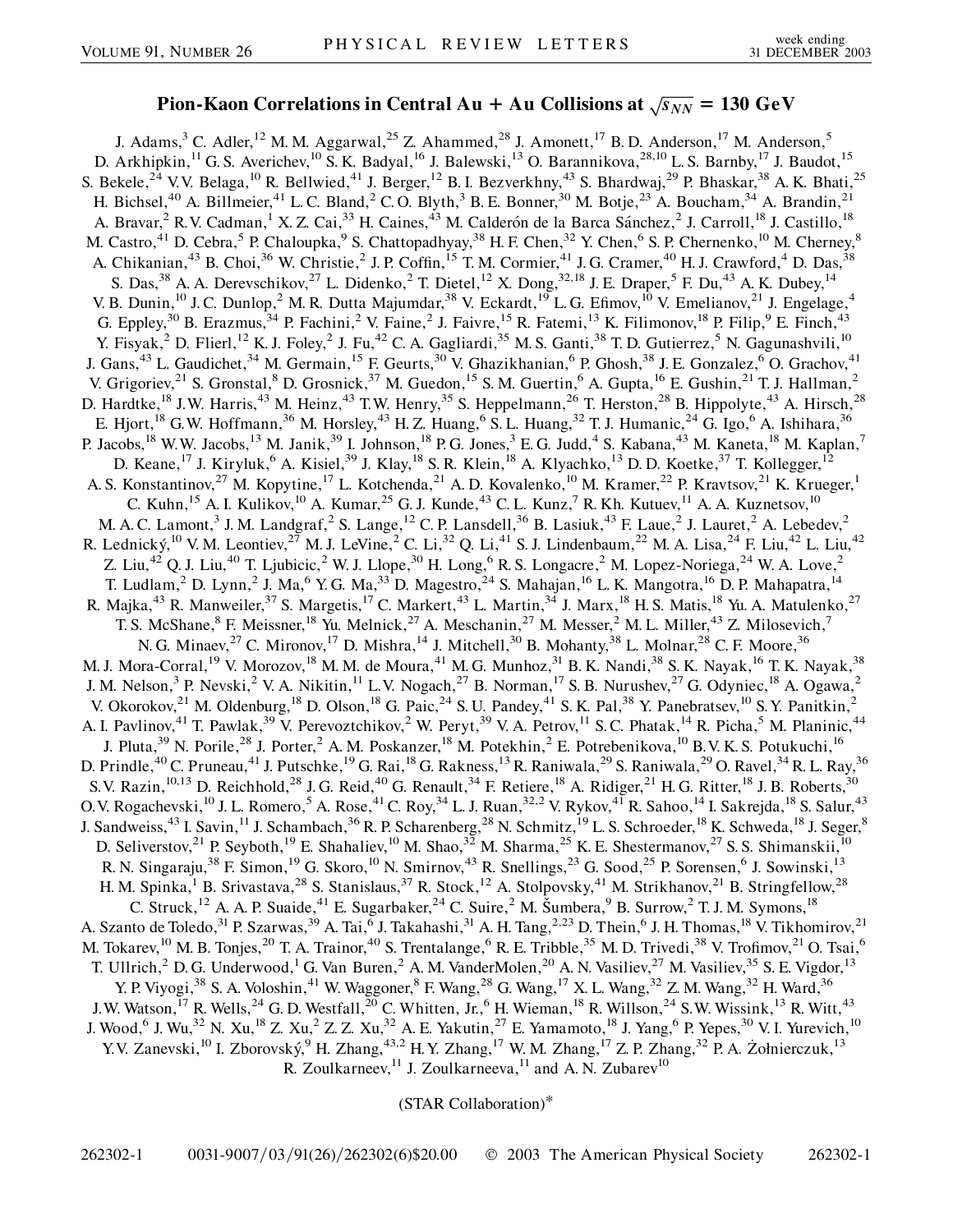<sup>1</sup> Argonne National Laboratory, Argonne, Illinois 60439, USA<br><sup>2</sup> Brookhayan National Laboratory, Unton, Naw York 11073, US *Brookhaven National Laboratory, Upton, New York 11973, USA* 3 *University of Birmingham, Birmingham, United Kingdom* 4 *University of California, Berkeley, California 94720, USA* <sup>5</sup> University of California, Davis, California 95616, USA<br><sup>6</sup> University of California, Los Angeles, California 90005, I *University of California, Los Angeles, California 90095, USA* <sup>7</sup> <sup>7</sup> Carnegie Mellon University, Pittsburgh, Pennsylvania 15213, USA <sup>8</sup> Creighton University, Omaha, Nebraska 68178, USA <sup>9</sup>Nuclear Physics Institute AS CR, Řež/Prague, Czech Republic<sup>10</sup>Laboratory for High Energy (JINR), Dubna, Russia <sup>11</sup> Particle Physics Laboratory (JINR), Dubna, Russia<br><sup>12</sup> University of Frankfurt, Frankfurt, Germany <sup>12</sup>University of Frankfurt, Frankfurt, Germany<br><sup>13</sup>Indiana University, Bloomington, Indiana 47408, USA<br><sup>14</sup>Institute of Physics, Bhubaneswar 751005, India<br><sup>15</sup>Institute de Recherches Subdaneswar 751005, India<br><sup>15</sup>Institu <sup>30</sup>Rice University, Houston, Texas 77251, USA<br><sup>31</sup>Universidade de Sao Paulo, Sao Paulo, Brazil<br><sup>32</sup>University of Science & Technology of China, Anhui 230027, China<br><sup>33</sup>Shanghai Institute of Nuclear Research, Shanghai 201  $^{37}$ Valparaiso University, Valparaiso, Indiana 46383, USA<br> $^{38}$ Variable Energy Cyclotron Centre, Kolkata 700064, India<br> $^{39}$ Warsaw University of Technology, Warsaw, Poland<br> $^{40}$ University of Washington, Seattle, Wash <sup>42</sup>*Institute of Particle Physics, CCNU (HZNU), Wuhan, 430079 China* <sup>43</sup>*Yale University, New Haven, Connecticut 06520, USA* <sup>44</sup>*University of Zagreb, Zagreb, HR-10002, Croatia* (Received 30 July 2003; published 31 December 2003)

Pion-kaon correlation functions are constructed from central  $Au + Au$  STAR data taken at  $\sqrt{s_{NN}}$  = 130 GeV by the STAR detector at the Relativistic Heavy Ion Collider (RHIC). The results suggest that pions and kaons are not emitted at the same average space-time point. Space-momentum correlations, i.e., transverse flow, lead to a space-time emission asymmetry of pions and kaons that is consistent with the data. This result provides new independent evidence that the system created at RHIC undergoes a collective transverse expansion.

DOI: 10.1103/PhysRevLett.91.262302 PACS numbers: 25.75.Gz, 25.75.Ld

protons [2]. Correlation data from the SPS (Pb-Pb colliprotons  $\left[2\right]$ : Correlation data from the S1.3 (1.0-1.0 com-<br>sions at  $\sqrt{s_{NN}}$  = 17.3 GeV), and AGS (Au-Au collisions at  $\sqrt{s_{NN}}$  = 17.5 GeV), and AGS (Au-Au corrisions at  $\sqrt{s_{NN}}$  = 4.7 GeV) also suggest that the pion and proton average space-time emission points do not coincide

Two-particle correlations for nonidentical particles produced in heavy ion collisions are sensitive to differences in the average emission time and position of the different particle species [1]. Such correlations in data taken at GANIL  $(^{129}Xe + ^{48}Ti$  at 45 MeV per nucleon) suggest delayed emission of deuterons with respect to

 $[2-4]$ ; a partial explanation is that space-momentum correlations arise from the system's collective expansion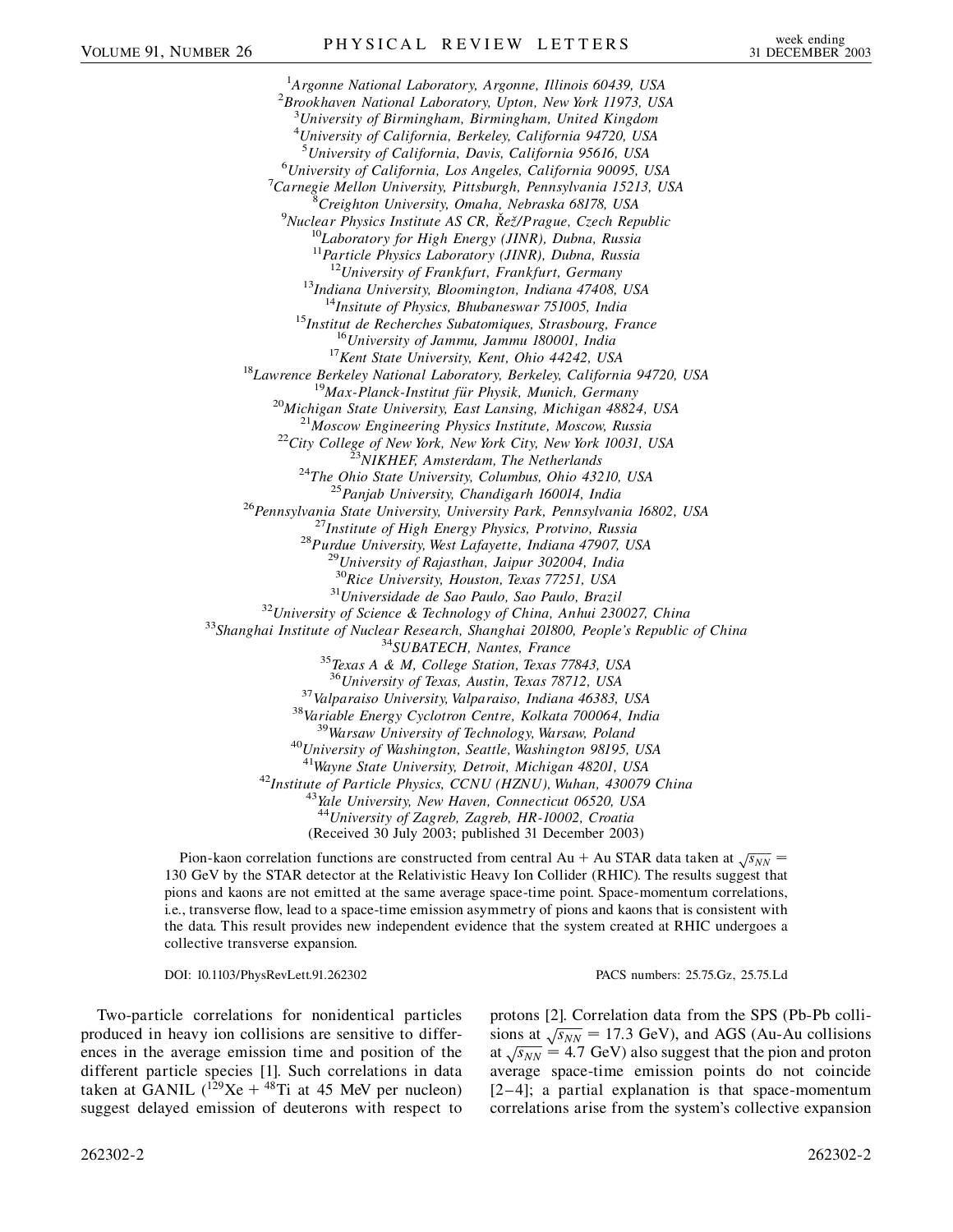[2]. For Au + Au collisions at  $\sqrt{s_{NN}}$  = 130 GeV, transverse mass spectra, elliptic flow, and deduced pion source radii suggest collective expansion in the transverse plane [5,6]. Such transverse flow may shift the average emission radii of different particle species by different amounts. Also, different species may kinematically decouple from the system at different times depending upon their interaction cross sections [7]. In addition, the average emission time for a given species may be delayed significantly if produced dominantly through resonance decay. We construct pion-kaon correlation functions from  $Au + Au$ STAR data taken at  $\sqrt{s_{NN}}$  = 130 GeV and investigate whether the pions and kaons are emitted at the same average space-time position.

Nonidentical charged particles interact through Coulomb and strong interactions; for the pion-kaon case correlation effects are dominated by the Coulomb interaction. To probe the  $\pi$ -*K* separation, correlation functions  $C(k^*)$  are constructed as the ratio of the  $k^*$  distribution constructed with particles from the same event (correlated distribution) divided by the  $k^*$  distribution constructed with particles from different events (uncorrelated distribution).  $k^*$  is the magnitude of the threemomentum of either particle in the pair rest frame.

For two particles initially moving towards each other the effects of the Coulomb and strong interactions are different from those for two particles initially moving apart. The technique exploits this difference to study emission asymmetries [1,2,8]. Pairs are divided into two groups, which represent either the case where the pions catch up with the kaons or the case where the pions move away from the kaons, depending upon the spacetime separation between pion and kaon emission points. Each sample is used to construct two different correlation functions,  $C_+(k^*)$  and  $C_-(k^*)$ , the sign index reflecting the sign of  $\vec{v} \cdot \vec{k}_{\pi}^*$ , with  $\vec{v}$  the pair velocity and  $\vec{k}_{\pi}^*$  the pion momentum vector in the pair rest frame. If the average space-time emission points of pions and kaons coincide, both correlation functions are identical. If instead, pions are emitted closer to the center of the source than kaons, pions with larger velocity will tend to catch up with kaons, and the Coulomb correlation strength will be enhanced compared to the case where pions are slower than kaons. Hence, the correlation function  $C_+$  will show a larger deviation from unity than *C*. Pairs can be further separated according to the signs of  $k_{\text{side}}^*$ ,  $k_{\text{long}}^*$ , and  $k_{\text{out}}^*$ , the  $\vec{k}_{\pi}^*$  projections onto three perpendicular axes in the longitudinally comoving system (LCMS) where the longitudinal component of the pair momentum vanishes [9]. The *out* axis parallels the pair velocity in the LCMS, the *long* axis is the beam axis, and the *side* axis is perpendicular to the other two.  $r_{\text{out}}^*$ ,  $r_{\text{side}}^*$ , and  $r_{\text{long}}^*$ are the corresponding projections of the three-vector  $\vec{r}^*$ , the relative distance between the particle freeze-out points in the pair rest frame. Because of azimuthal symmetry and symmetry about midrapidity,  $\langle r_{\text{side}}^* \rangle =$ 

 $\langle r_{\text{long}}^* \rangle = 0$ . Thus  $C_+/C_-$  defined with respect to the signs of  $k_{\text{side}}^*$  and  $k_{\text{long}}^*$  must equal unity. If pions and kaons are not emitted at the same average radius in the transverse plane and/or at the same average time,  $C_{+}/C_{-}$  defined with respect to the sign of  $k_{out}^*$  will deviate from unity, unless these two contributions cancel. Thus, one can probe the space-time separation between pion and kaon sources in the transverse plane.

Charged particles are identified and tracked by the STAR Time Projection Chamber (TPC) [10]. This analysis selects the 12% most central collisions, i.e., the events with the largest multiplicity of particles. Selected particles have pseudorapidity  $|\eta|$  < 0.5. The Au + Au collision point (primary vertex) is required to be within  $\pm$ 75 cm of the TPC midplane. The noncorrelated pair background is constructed by mixing events whose primary vertices are also separated from each other by less than 10 cm.

Pions and kaons are identified by measuring specific energy loss  $\left(\frac{dE}{dx}\right)$  in the TPC. When the momentum of pions and kaons exceeds 700 MeV/c, the  $dE/dx$  of both species becomes similar which compromises particle identification. In addition, the pion and kaon samples are contaminated by electrons and positrons. The yield of each particle species in the momentum range where the energy losses coincide is interpolated  $(e^+/e^-$  contamination) or extrapolated (kaon/pion separation) from the yields measured in the momentum range where there is good separation. In order to quantify the probability of correctly identifying a given species when the  $dE/dx$ bands overlap, four probabilities are calculated for each track: the chance that the particle is a  $\pi^{+}$  or  $\pi^{-}$ ,  $K^{+}$  or  $K^-$ , *p* or  $\overline{p}$ , or  $e^+$  or  $e^-$  [6]. To be accepted as a pion or kaon the probability has to be *>* 60%. Tracks must point back to within 3 cm of the primary vertex; this removes a large number of secondary pions. Pions must have transverse momentum 80 MeV/ $c < p_T < 250$  MeV/ $c$ and rapidity  $|y| < 0.5$ , while kaons must have 400 MeV/ $c < p_T < 700$  MeV/ $c$  and  $|y| < 0.5$ .

Pion-kaon pair identification probability (product of both particle individual  $dE/dx$  probabilities) is required to be larger than 60%. Since the  $e^+$ - $e^-$  pairs can distort  $\pi^-$ -K<sup>+</sup> and  $\pi^+$ -K<sup>-</sup> correlation functions, the maximum probability allowed for a given pair to be  $e^+$ - $e^-$  is set at 1%, ensuring negligible contribution. Track pairs that share more than 10% of their TPC space points are discarded in order to avoid track merging errors. Two points are defined as shared if the probability of separating hits produced by them in the TPC is less than 99%. After selecting pion-kaon pairs, the correlation functions are constructed by taking the ratio of the  $k^*$  distributions of pairs from the same event to the  $k^*$  distributions of pairs from different events.

Primary purity and momentum resolution effects are taken into account as described below. Primary purity (*P*) is the percentage of primary pion-kaon pairs in all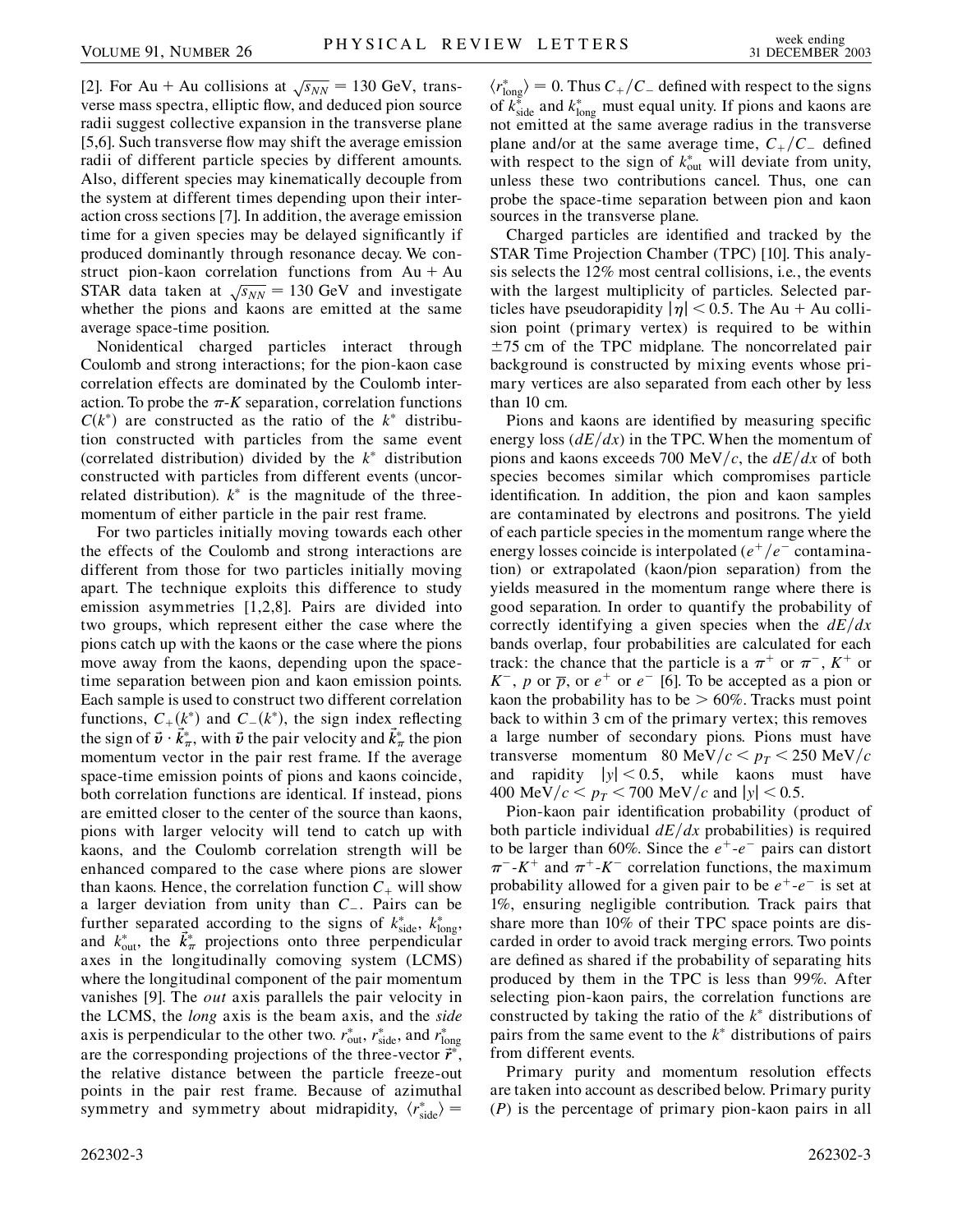pion-kaon pairs satisfying all cuts. It is estimated to average 77% for unlike-sign pairs and 75% for like-sign pairs. The lower limit for each is 54%. This number is the product of the probability of identifying both pions and kaons using the  $dE/dx$  information and the probability of excluding pions and kaons that do not originate from points close to the collision vertex. Excluded pions include decay products of strange hyperons and  $K_s^0$ , and pions produced in the detector material. The fraction of secondary pions is estimated from the  $K_s^0$ ,  $\Lambda$ , and pion yields in Refs. [11–13]. Detector simulations determine the relative reconstruction efficiency of pions from these different sources. Secondary kaons, being rare, are neglected. Assuming that the nonprimary pion-kaon pairs are uncorrelated, the measured correlation function (*Cm*) is corrected as  $C_c(k^*) = [C_m(k^*) - 1]/P(k^*) + 1$ . The systematic error introduced by this correction is less than 20%.

The effect of momentum resolution depends upon the correlation function shape. Pion-kaon correlation functions are calculated from the pion and kaon momentum and space-time distributions, accounting for both the Coulomb and strong interactions as in Ref. [14]. The correlation function strength is calculated with the true momentum, while the correlation function is binned as a function of  $k^*$  smeared by momentum resolution. Momentum resolution is estimated at the track level by detector simulations. The space-time distribution is chosen so that the main features of the measured correlation function are reproduced. The correction is obtained by comparing correlation functions calculated with and without momentum smearing. The correction enhances *C*( $k^*$ ) by 20% (1%) for  $k^*$  < 5 MeV/c (5 <  $k^*$  < 10 MeV $/c$ ), first and second bins in Fig. 1, with a conservative systematic error of  $\pm 100\%$  on the correction of these two bins.

The top panels of Fig. 1 show the correlation functions for every combination of pion-kaon pairs. The agreement between unlike-sign ( $\pi^-$ -K<sup>+</sup> and  $\pi^+$ -K<sup>-</sup>) and between like-sign  $(\pi^+$ -K<sup>+</sup> and  $\pi^-$ -K<sup>-</sup>) correlation functions is excellent. The middle and bottom panels show the ratios  $C_{+}/C_{-}$  for all pion-kaon pair combinations.  $C_{+}/C_{-}$  with respect to the sign of  $k_{\text{side}}^*$  and  $k_{\text{long}}^*$  is unity within statistical errors in accordance with the requirement that  $\langle r_{\text{side}}^* \rangle = \langle r_{\text{long}}^* \rangle = 0$ . However,  $C_+/C_-$  with respect to the sign of  $k_{\text{out}}^*$  is significantly larger than unity at small  $k^*$ when the interaction is attractive  $(\pi^{-1}K^{+}$  and  $\pi^{+1}K^{-})$ and significantly smaller than unity when the interaction is repulsive  $(\pi^+$ -K<sup>+</sup> and  $\pi^-$ -K<sup>-</sup>). These results indicate that pions and kaons are not emitted on average at the same radius and/or time.

In order to understand the measured average spacetime shift between pion and kaon sources, we compare the data with the RQMD (Relativistic quantum molecular dynamic [15]) model and the blast wave parametrization (BWP) described in Ref. [5]. BWP assumes that the



FIG. 1. Top panels: pion-kaon correlation functions  $C(k^*)$ , the average of  $C_+(k^*)$  and  $C_-(k^*)$ . Middle and bottom panels: ratio of the correlation functions  $C_+$  and  $C_-$  defined with the sign of the projections,  $k_{\text{out}}^*$ ,  $k_{\text{side}}^*$ , and  $k_{\text{long}}^*$ . Errors are statistical only. The horizontal axis of the ratios  $C_+/C_-$  for  $k_{\text{side}}^*$  ( $k_{\text{long}}^*$ ) is shifted by 1 MeV/ $c$  (2 MeV/ $c$ ) to separate the error bars.

system has undergone longitudinal and transverse expansions, and provides the particle space-time and momentum distributions at kinetic freeze-out. The parameters, system outermost radius  $R = 13$  fm, freeze-out proper time  $\tau = 93$  m/c, emission duration  $\Delta \tau = 0$  fm/c, temperature  $T = 110$  MeV, and transverse flow rapidity  $\rho(r) = 0.9(r/R)$  (with particle emission radius *r*) are consistent with fits to pion, kaon, proton, and lambda transverse mass spectra and to pion source radii [5]. The hadronic cascade model, RQMD, also generates transverse flow through rescattering of hadrons [7]. Indeed, turning off hadronic rescattering within this model shuts off transverse flow [16]. In addition, RQMD includes contributions from resonance decay, such as  $\omega$ ,  $\eta$ , and  $\phi$ , which shift pion and kaon emission times.

Figure 2 shows correlation functions  $C(k^*)$  and ratios  $C_{+}/C_{-}$  obtained from BWP and from RQMD with and without hadronic rescattering. The calculated correlation functions use model space-time and momentum distributions as described in [14], with pion and kaon kinematic cuts chosen to match the data. The correlation functions calculated for like-sign (unlike-sign) pairs are compared to both  $\pi^+$ -K<sup>+</sup> and  $\pi^-$ -K<sup>-</sup> ( $\pi^-$ -K<sup>+</sup> and  $\pi^+$ -K<sup>-</sup>) experimental correlation functions, as the calculation depends only on the relative charge of pions and kaons. The small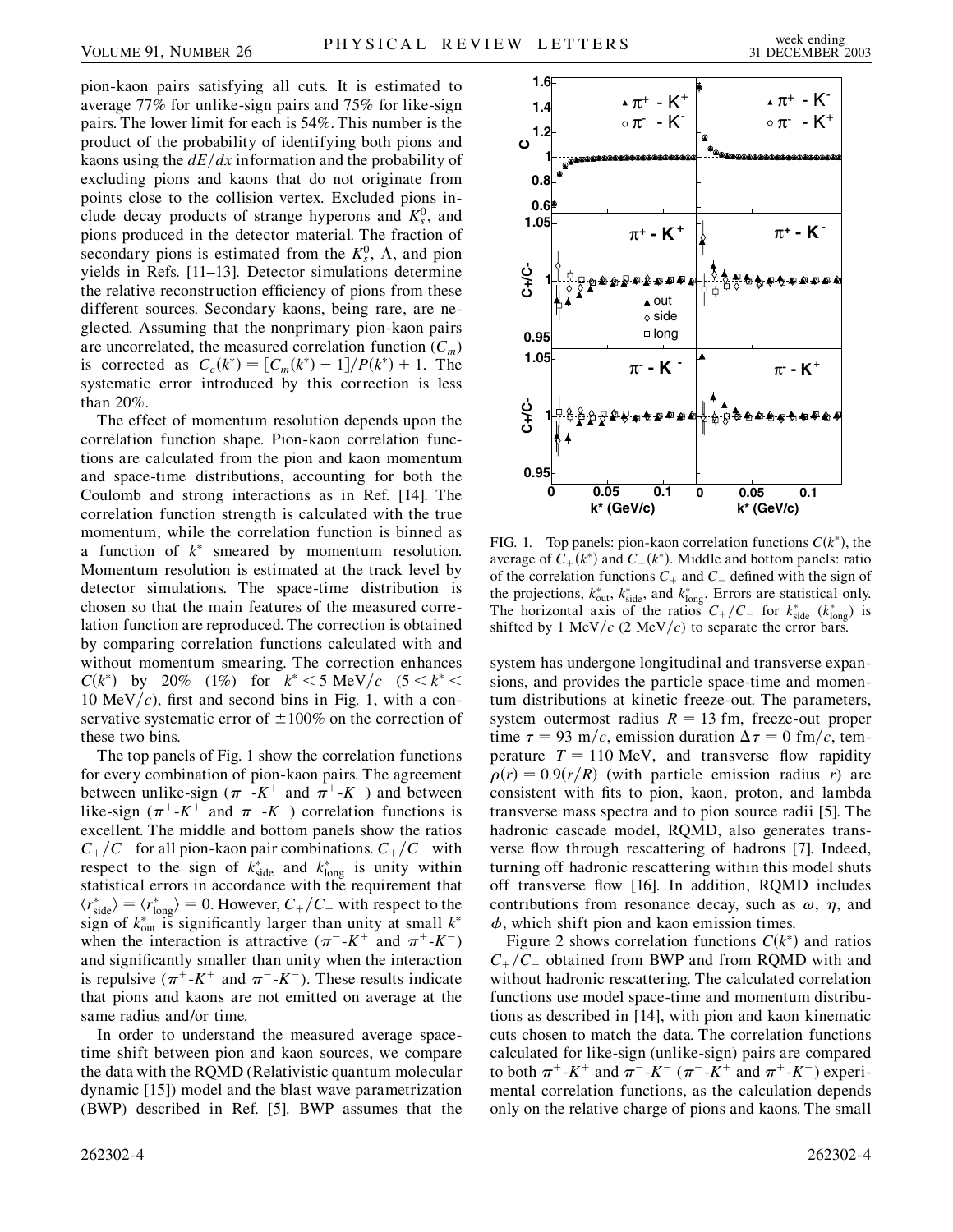

FIG. 2. Comparison of the pion-kaon correlation functions obtained from data and model calculations. Upper panel: *Ck*. Lower panel:  $C_+(k_{out}^*)/C_-(k_{out}^*)$ . Model calculations are the lines above 1 for unlike-sign pairs and below 1 for like-sign pairs.

wiggles in the calculated  $C_{+}/C_{-}$  ratios for  $k^*$  <  $20 \text{ MeV}/c$  arise from statistical uncertainties. RQMD and BWP are in qualitative agreement with the measured correlation functions. Turning off rescattering in RQMD leads to a strong correlation, which implies that the pion and kaon sources are too small. On the other hand, RQMD reproduces qualitatively the ratio  $C_{+}/C_{-}$ .

The effect of source size and source shift is disentangled by simultaneously fitting the correlation functions  $C_+$  and  $C_-$ . In order to ensure that the detector acceptance is matched, the particle momenta are taken from experimental pion-kaon pairs constructed by mixing events that pass all the cuts. The particle positions are set such that the distribution of the relative space-time separation between pions and kaons in the pair rest frame is a three-dimensional Gaussian. The free parameters are the Gaussian mean,  $\langle \Delta r_{\text{out}}^* \rangle = \langle r_{\text{out}}^* (\pi) - r_{\text{out}}^* (K) \rangle$  $(\langle \Delta r_{\text{side}}^* \rangle = \langle \Delta r_{\text{long}}^* \rangle = 0)$ , and the Gaussian width,  $\sigma =$  $\sigma_{r_{\text{out}}^*} = \sigma_{r_{\text{side}}^*} = \sigma_{r_{\text{long}}^*}$ . Both fit parameters from all four correlation functions are in agreement within statistical errors; combined they give  $\sigma = 12.5 \pm 0.4^{+2.2}_{-3}$  fm and  $\langle \Delta r_{\text{out}}^* \rangle = -5.6 \pm 0.6_{-1.3}^{+1.9}$  fm with a  $\chi^2/\text{dof} =$ 134.5/110. Systematic errors are estimated from the discrepancy between the four correlation functions, the dependence on the input momentum distribution, the uncertainties on primary purity, and the fit range dependence. This  $-5.6$  fm in the pair rest frame becomes in the laboratory frame  $-3.9$  fm (5.4 fm/c) if emission difference is space (time) only.

The parameters  $\sigma$  and  $\langle \Delta r_{\text{out}}^* \rangle$  may be extracted directly from BWP or RQMD by constructing the  $r^* = \sqrt{(r_{\text{out}}^*)^2 + (r_{\text{side}}^*)^2 + (r_{\text{long}}^*)^2}$  and  $r_{\text{out}}^*$  distributions.

However, neither RQMD nor BWP  $\vec{r}^*$  distribution is close to a three-dimensional Gaussian. Thus, to compare models and data fairly, the correlation functions calculated from RQMD and BWP are fitted in exactly the same way as the data. The extracted fit parameters are compared to the data in Table I. The large  $\chi^2$ /dof values arise because the tails of the  $\vec{r}^*$  distributions of RQMD and BWP are not well described by a three-dimensional Gaussian in the pair rest frame. The data appear to be insensitive to these tails due to larger statistical errors.

Consider BWP. At an emission point, the fluid velocity and the thermal velocity in the fluid rest frame combine to give the observed particle velocity  $\dot{V}$ . If the source did not expand, the relative emission probability for given *V~* would track the fireball spatial density. If the source expands but  $T = 0$ , particles with  $\dot{V}$  would come from the single point where the fluid moves with  $\vec{V}$ . For  $T \neq 0$ , constant density and unlimited fireball size, the spread of thermal velocity smears this emission point to a nearly spherical volume the size of which increases with decreasing particle mass. This volume must be folded with a realistic fireball spatial density distribution, thereby removing contributions from outside the fireball. Thus, effective centers of emission regions are shifted towards smaller radii for particles of smaller mass. Within our  $m_t/T$  range ( $m_t$  = transverse mass;  $m_t \propto m$  at given *V*), the relative shift [2] of pions and kaons is significant. There is also an emission time separation: BWP has kinetic freeze-out at fixed longitudinal proper time  $\tau =$ **EXIMELLE THESES-OUT AT ITS REPORT INTERFACT STATE THE**  $\tau = \sqrt{t^2 - z^2}$ **, so the larger size of the effective pion source** yields emission at later laboratory times *t*. Thus pions are on average emitted closer to the source center and later in time than kaons in agreement with the signs of the departures from unity in the lower two rows of the data in Fig. 1.

In the RQMD model, pion and kaon sources are also spatially shifted when transverse flow builds up by hadronic rescattering. Even when rescattering is turned off, resonance decays delay the pion average emission time and increase the apparent size of the source.

Our results show that pions and kaons are not emitted at the same average space-time position for  $Au + Au$ 

TABLE I. Fit results using a three-dimensional Gaussian distribution in the pair rest frame. For the data, the first error is statistical and the second systematic. The errors on the model calculations are calculated by rescaling the  $\chi^2$  distribution by the minimum value of  $\chi^2$ /dof.

|                 | $\sigma$ (fm)              | $\langle \Delta r_{out}^* \rangle$ (fm) | $\chi^2$ /dof |
|-----------------|----------------------------|-----------------------------------------|---------------|
| Data            | $12.5 \pm 0.4_{-3}^{+2.2}$ | $-5.6 \pm 0.6^{+1.9}_{-1.3}$            | 134.5/110     |
| <b>ROMD</b>     | $11.8 \pm 0.4$             | $-8.0 \pm 0.6$                          | 205/54        |
| <b>RQMD</b>     |                            |                                         |               |
| no rescattering | $5.8 \pm 0.1$              | $-2.0 \pm 0.3$                          | 940/54        |
| <b>BWP</b>      | $9.9 \pm 0.1$              | $-6.9 \pm 0.3$                          | 1020/118      |